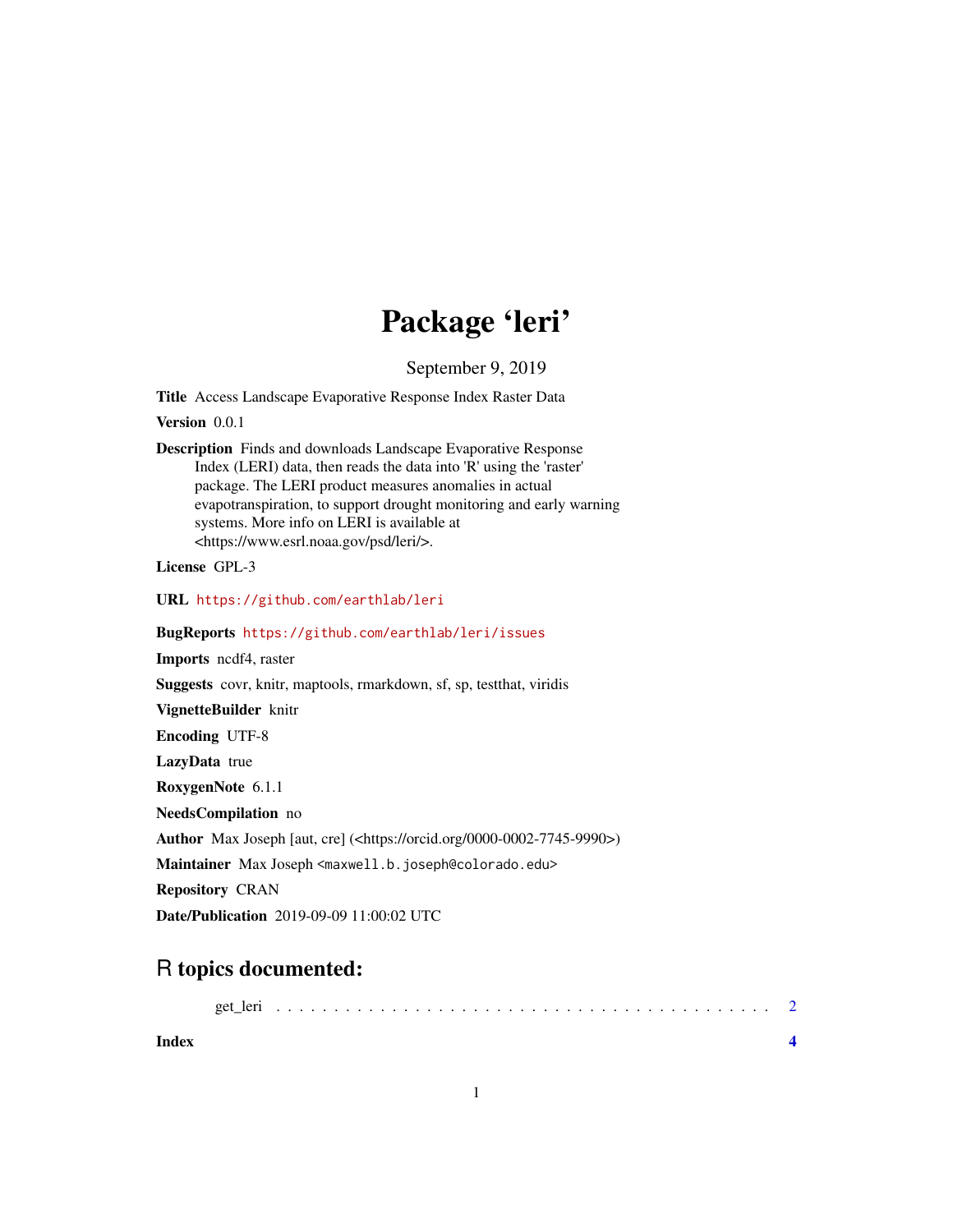<span id="page-1-0"></span>

#### Description

This function searches for LERI data by date, returning a Raster\* object.

#### Usage

get\_leri(date, product, dir = tempdir(), overwrite = FALSE)

#### Arguments

| date      | An object of class Date or a character string formatted as                                                                                                                                                                                                                                                                                                                                    |
|-----------|-----------------------------------------------------------------------------------------------------------------------------------------------------------------------------------------------------------------------------------------------------------------------------------------------------------------------------------------------------------------------------------------------|
|           | are to be acquired. To specify a time interval or date range, date can be a vector<br>of class Date such as produced by seq. Date.                                                                                                                                                                                                                                                            |
| product   | A string that specifies which LERI product to get, e.g., "1 month", "3 month", "7<br>month", or "12 month" for their monthly data, or "8 day ac", or "8 day nac" for<br>accumulated and non-accumulated (respectively) 8-day LERI products. Frac-<br>tional timescales are not supported, and will be rounded to the nearest integer<br>$(e.g., "1.1 month" will be converted to "1 month").$ |
| dir       | Directory to for downloaded LERI data. By default this will be a temporary<br>directory. This should be a file path specified as a string.                                                                                                                                                                                                                                                    |
| overwrite | Boolean to indicate whether to overwrite LERI data that already exist locally in<br>dir. Defaults to FALSE.                                                                                                                                                                                                                                                                                   |

#### Details

The Landscape Evaporative Response Index (LERI) is available from 2000 to present, with a  $\sim$ 5 day lag to the current date. Products are available at multiple timescales. Monthly LERI data are available at the 1, 3, 7, and 12 month timescale for each month of the year. During the growing season (April through the end of October), there are two additional LERI products:

- "Non-accumulated" 8-day data, which represent deviations in LERI within an eight day time frame (for example, the time period from May 01 to May 08).
- "Accumulated" 8-day data, which represent deviations in LERI for the period from April 1 to the end of the eight day time frame (for example, the time period from April 01 to May 08).

The values in LERI rasters are percentiles for estimates of actual evapotranspiration computed by the operational Simplified Surface Energy Balance (SEEBop) model, which uses remotely sensed MODIS thermal imagery with climatological reference evapotranspiration as descriped in Senay et al., 2013.

More information about how the monthly, non-accumulated 8-day, and accumulated 8-day data differ can be found at <https://www.esrl.noaa.gov/psd/leri/>.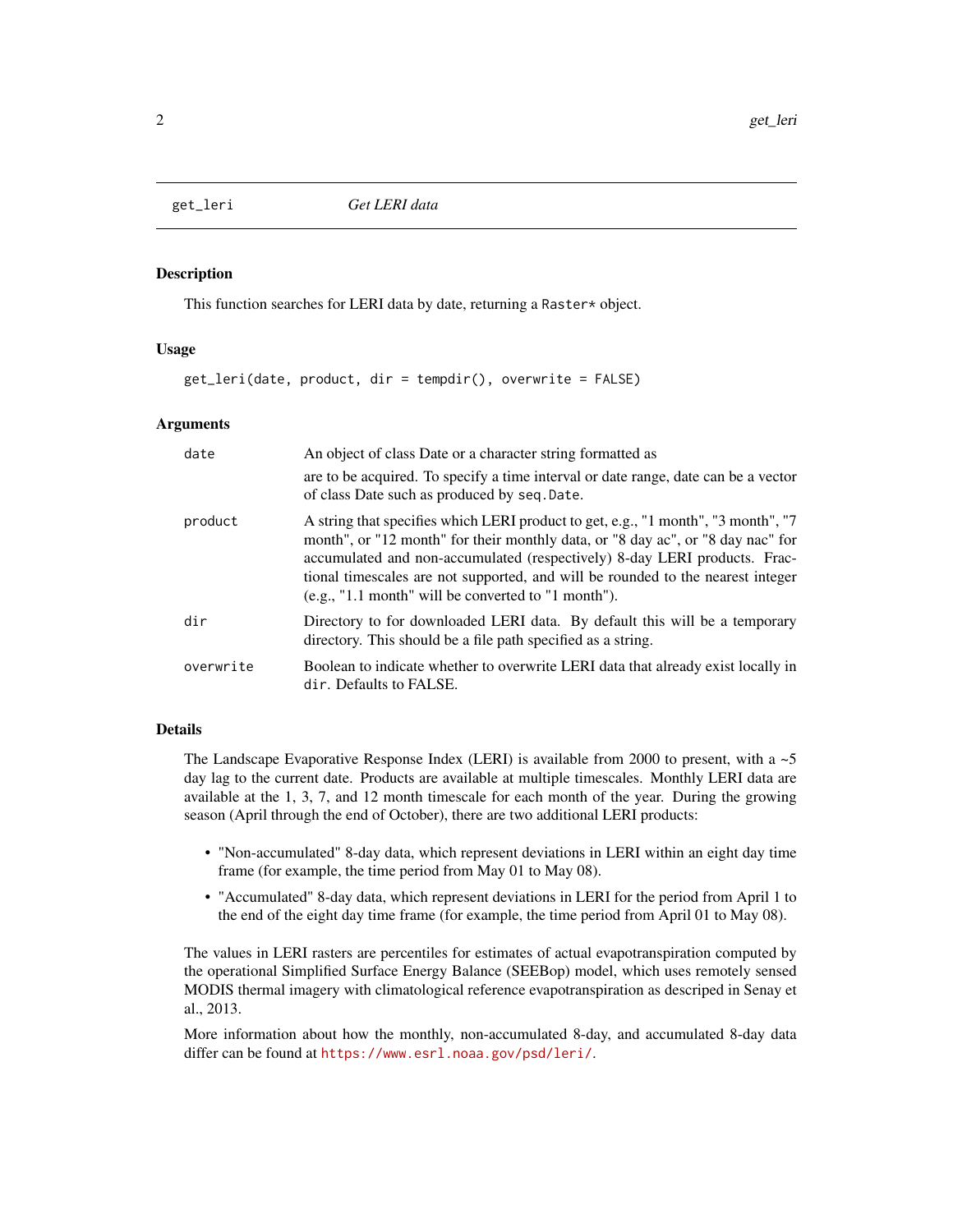#### get\_leri 33

#### Value

A Raster\* object containing LERI data. Each layer in this object corresponds to a unique LERI data file. In cases where one LERI file covers multiple dates that were provided in the date argument, the number of layers in the returned Raster\* object may be less than the number of dates queried. For example, if a user requests the 8 day LERI product for two consecutive dates, both of those dates might be contained in the same 8 day LERI data product. The time intervals covered by each layer in the Raster\* object returned by get\_leri are available as layer names.

#### References

Senay, Gabriel B., Stefanie Bohms, Ramesh K. Singh, Prasanna H. Gowda, Naga M. Velpuri, Henok Alemu, James P. Verdin, 2013b. Operational Evapotranspiration Mapping Using Remote Sensing and Weather Datasets: A New Parameterization for the SSEB Approach. Journal of the American Water Resources Association (JAWRA). 49(3):577-591. [http://onlinelibrary.wiley.](http://onlinelibrary.wiley.com/doi/10.1111/jawr.12057/full) [com/doi/10.1111/jawr.12057/full](http://onlinelibrary.wiley.com/doi/10.1111/jawr.12057/full)

#### Examples

```
# this may take a while, as it downloads ~72 MB
get_leri(date = "2018-01-01", product = "1 month")
# multi-day example that returns a two-layer raster
r <- get_leri(date = c("2018-08-12", "2018-08-13"), product = "8 day nac")
names(r) # has two elements (Aug05-Aug12, and Aug13-Aug20)
```